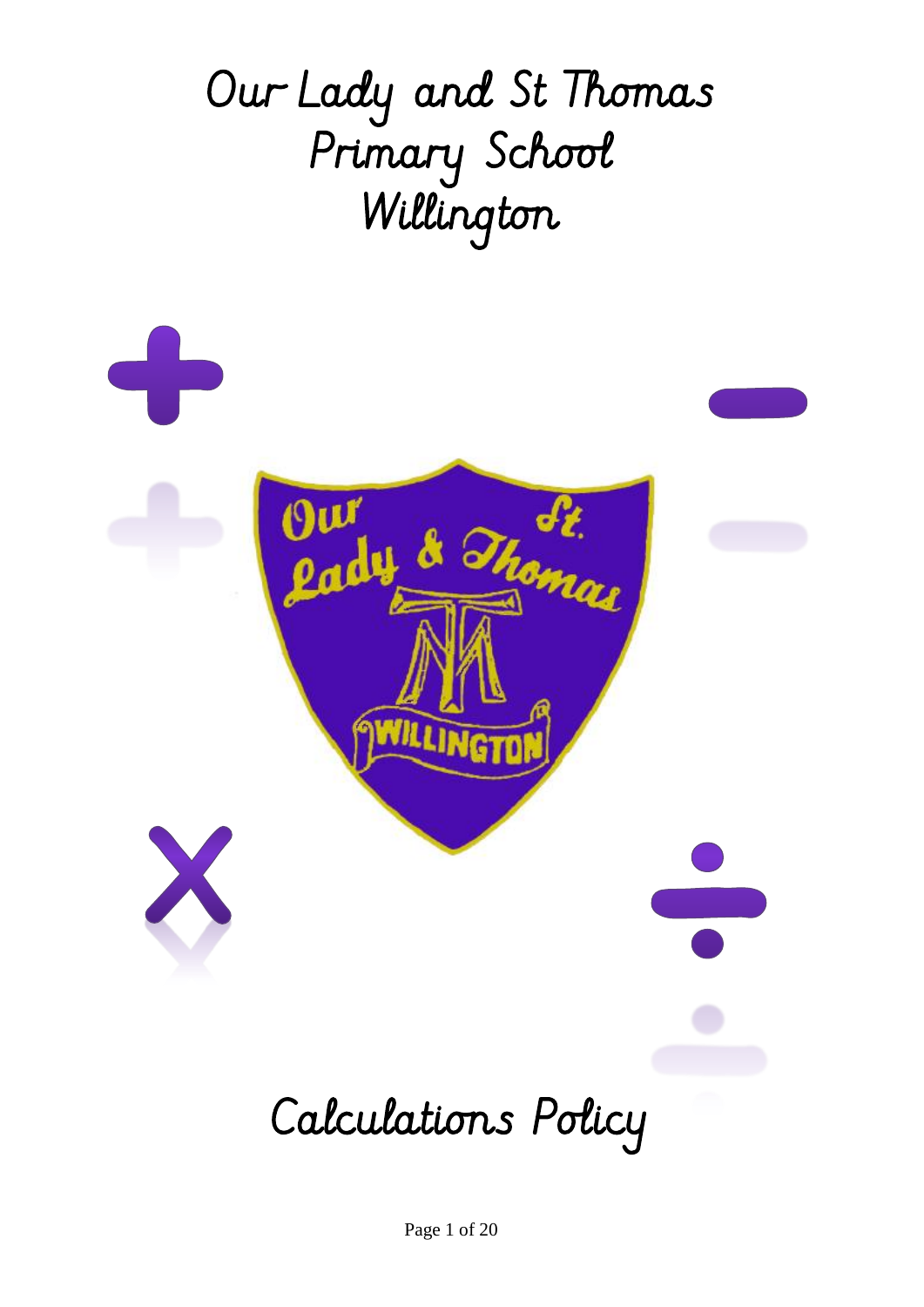#### **Aims**

Children should be able to choose an efficient method; mental, written or calculator appropriate, to the given task.

By the end of Year 6, children working at Level 4 and above will have been taught, and be secure with, a compact standard method for each operation.

#### **General Progression**

- Establish mental methods based on a good understanding of place value
- Use of informal jottings to aid metal calculations
- Use of partitioning and recombining to aid informal methods
- Introduce expanded written methods
- Develop expanded written methods into compact standard written form.

#### **Before carrying out a calculation, children should be encouraged to consider:**

- Can I do it in my head? (using rounding, adjustment)
- The size of an approximate answer (estimation)
- Could I do jottings to keep track of the calculation?

• Do I need to use an expanded or compact written method? (Children may not refer to these names but will understand the methods)

#### **When are children ready for written calculations?**

#### Addition and subtraction

- Do they know addition and subtraction facts to 20?
- Do they understand place value and can they partition numbers?
- Can they add three single digit numbers mentally?
- Can they add and subtract any pair of two digit numbers mentally?
- Can they explain their mental strategies orally and record them using informal jottings?

#### Multiplication and division

- Do they know the 2,3,4,5 and 10 times tables?
- Do they know the result of multiplying by 1 and 0?
- Do they understand 0 as a place holder?
- Can they multiply two and three digit numbers by 10 and 100?
- Can they double and halve two digit numbers mentally?
- Can they use multiplication facts they know to derive mentally other multiplication facts that they do not know?
- Can they explain their mental strategies orally and record them using informal jottings?

#### **Vocabulary**

The correct terminology should be used when referring to the value of digits to support children's understanding of place value.

E.g. 68 + 47 should be read 'sixty add forty' not 'six add four'.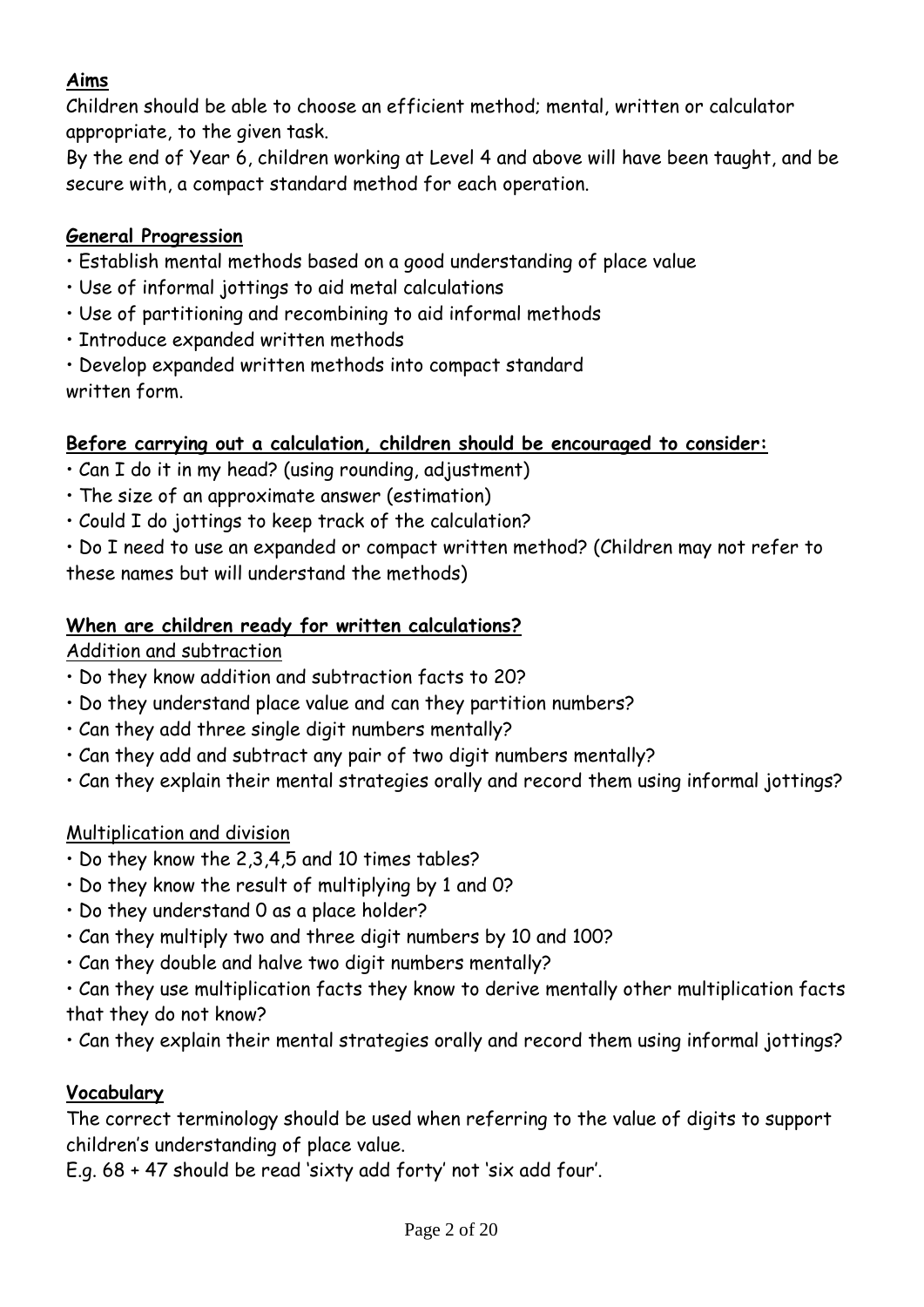#### ADDITION

#### **YR and Y1**

Children are encouraged to develop a mental picture of the number system in their heads to use for calculation. They develop ways of recording calculations using pictures, etc.



The children are encouraged to explore combining two groups in a practical way and to recognise that addition is putting two groups together.

They use numberlines and practical resources to support calculation and teachers demonstrate the use of the numberline.



Children then begin to use numbered lines to support their own calculations using a numbered line to count on in ones.

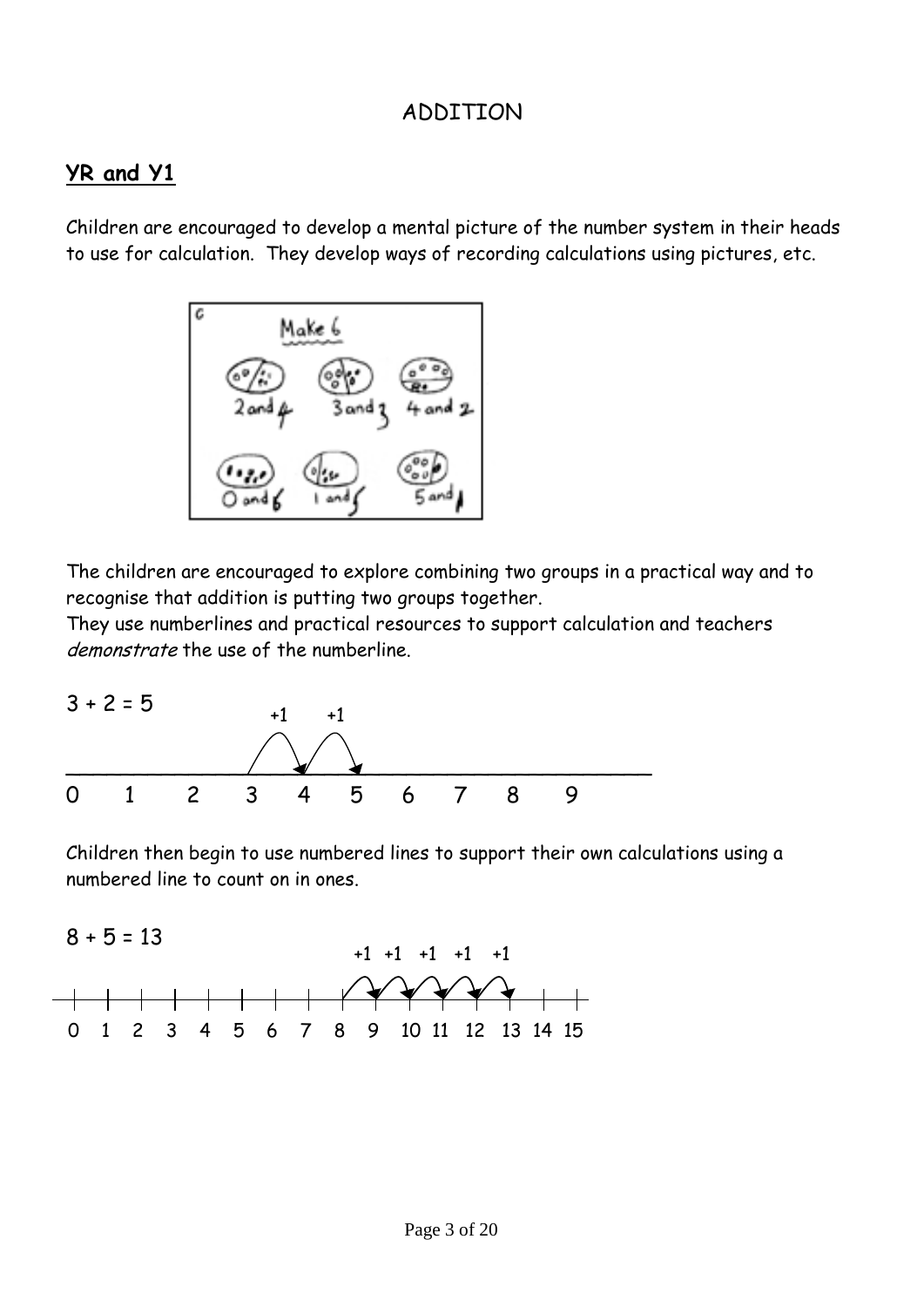# **Y2**

#### **Partitioning**

Children will begin to partition numbers to add together.

56+23= 50+20= 70 6+3=9 70+9=79

The children will explore partitioning and adding through a range of practical activities. There will be very little carrying at this stage.

## **Y3**

Children will begin to use informal pencil and paper methods (jottings) to support, record and explain partial mental methods building on existing mental strategies. Children will continue use partitioning to add two numbers involving more carrying.

34+28= 30+20= 50  $4+8=12$ 50+12=62

Children will use this to begin to use the expanded column method

## **Y4**

From this, children will begin to carry above the line.

| 625    | 783  | 367    |
|--------|------|--------|
| $+ 48$ | + 42 | $+ 85$ |
| 673    | 825  | 452    |

#### Using similar methods, children will:

 $\checkmark$  add several numbers with different numbers of digits;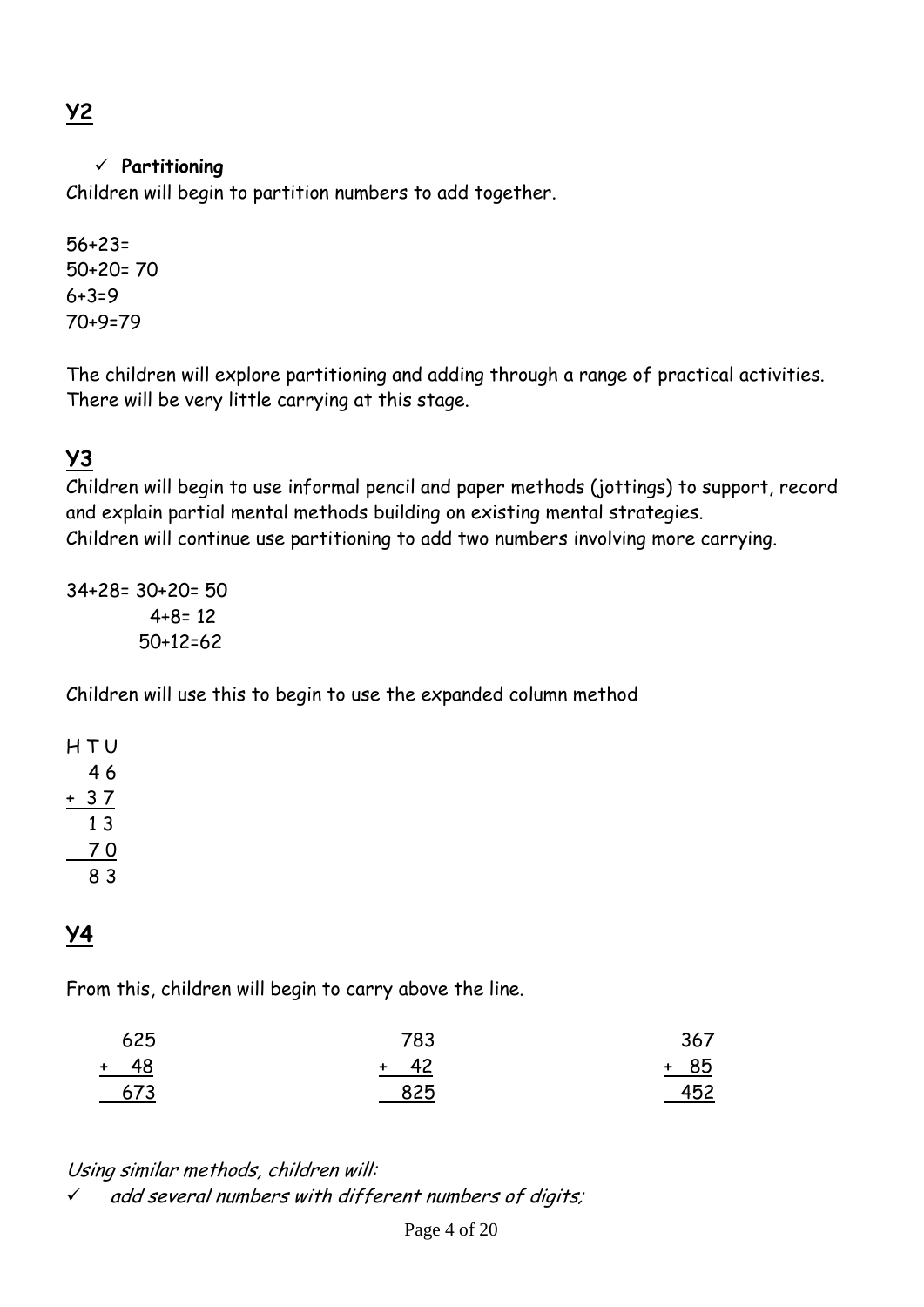- $\checkmark$  begin to add two or more three-digit sums of money, with or without adjustment from the pence to the pounds;
- $\checkmark$  know that the decimal points should line up under each other, particularly when adding or subtracting mixed amounts, e.g. £3.59 + 78p.

### **Y5**

Children should extend the carrying method to numbers with at least four digits.

| 587   | 3587  |
|-------|-------|
| + 475 | + 675 |
| 1062  | 4262  |

Using similar methods, children will:

- $\checkmark$  add several numbers with different numbers of digits;
- $\checkmark$  begin to add two or more decimal fractions with up to three digits and the same number of decimal places;
- $\checkmark$  know that decimal points should line up under each other, particularly when adding or subtracting mixed amounts, e.g. 3.2 m – 280 cm.

# **Y6**

Children should extend the carrying method to number with any number of digits.

| 7648        | 6584      | 42       |
|-------------|-----------|----------|
| 1486<br>$+$ | 5848<br>+ | 6432     |
| 9134        | 12432     | 786      |
|             |           | ર<br>ت   |
|             |           | $+ 4681$ |
|             |           | 11944    |

Using similar methods, children will

- $\checkmark$  add several numbers with different numbers of digits;
- $\checkmark$  begin to add two or more decimal fractions with up to four digits and either one or two decimal places;
- $\checkmark$  know that decimal points should line up under each other, particularly when adding or subtracting mixed amounts, e.g. 401.2 + 26.85 + 0.71.

+ - + - + - + - + - + - +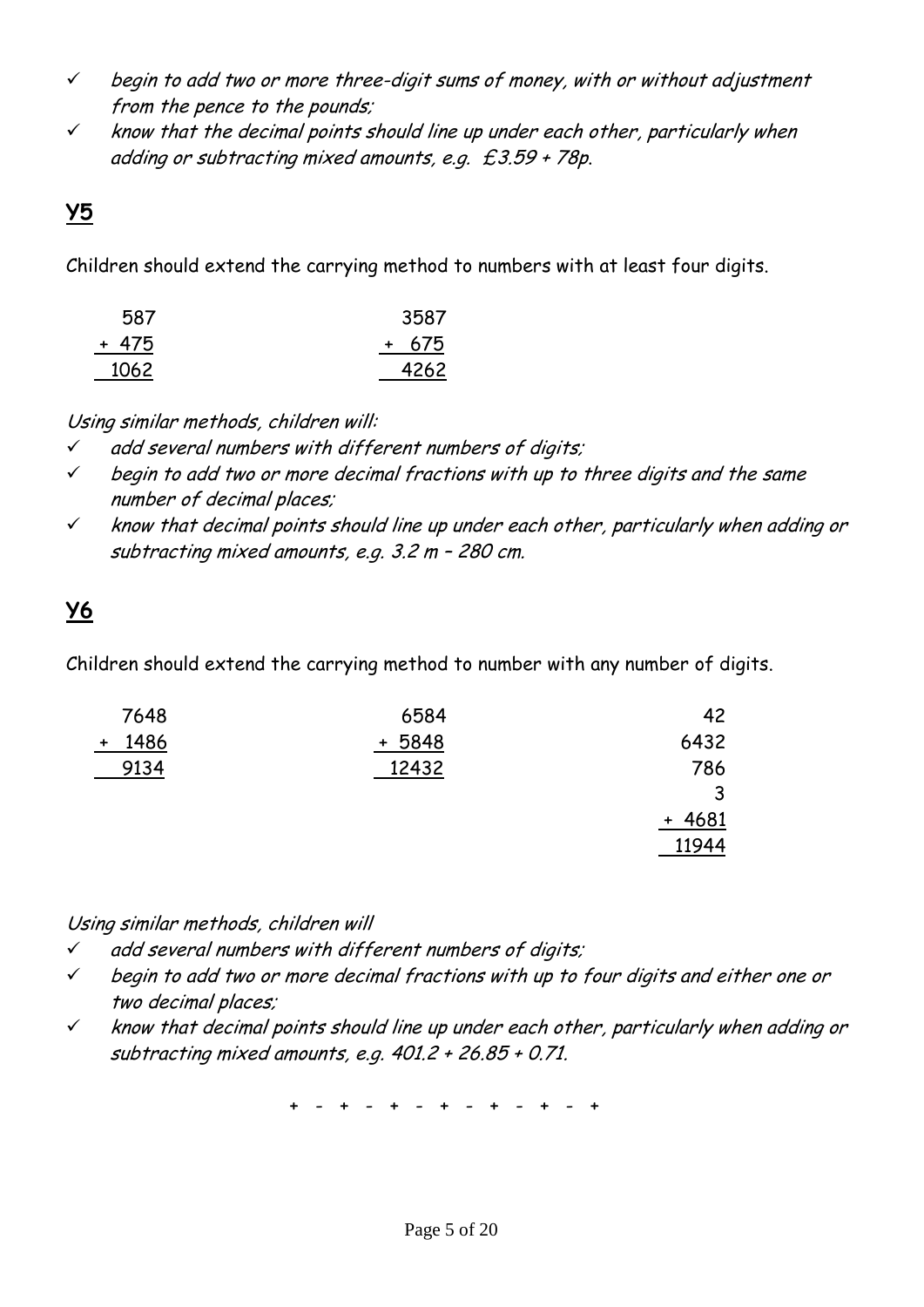**By the end of year 6, children will have a range of calculation methods, mental and written. Selection will depend upon the numbers involved.**

**Children should not be made to go onto the next stage if:**

- **1) they are not ready.**
- **2) they are not confident.**

**Children should be encouraged to approximate their answers before calculating. Children should be encouraged to check their answers after calculation using an appropriate strategy.**

**Children should be encouraged to consider if a mental calculation would be appropriate before using written methods.**

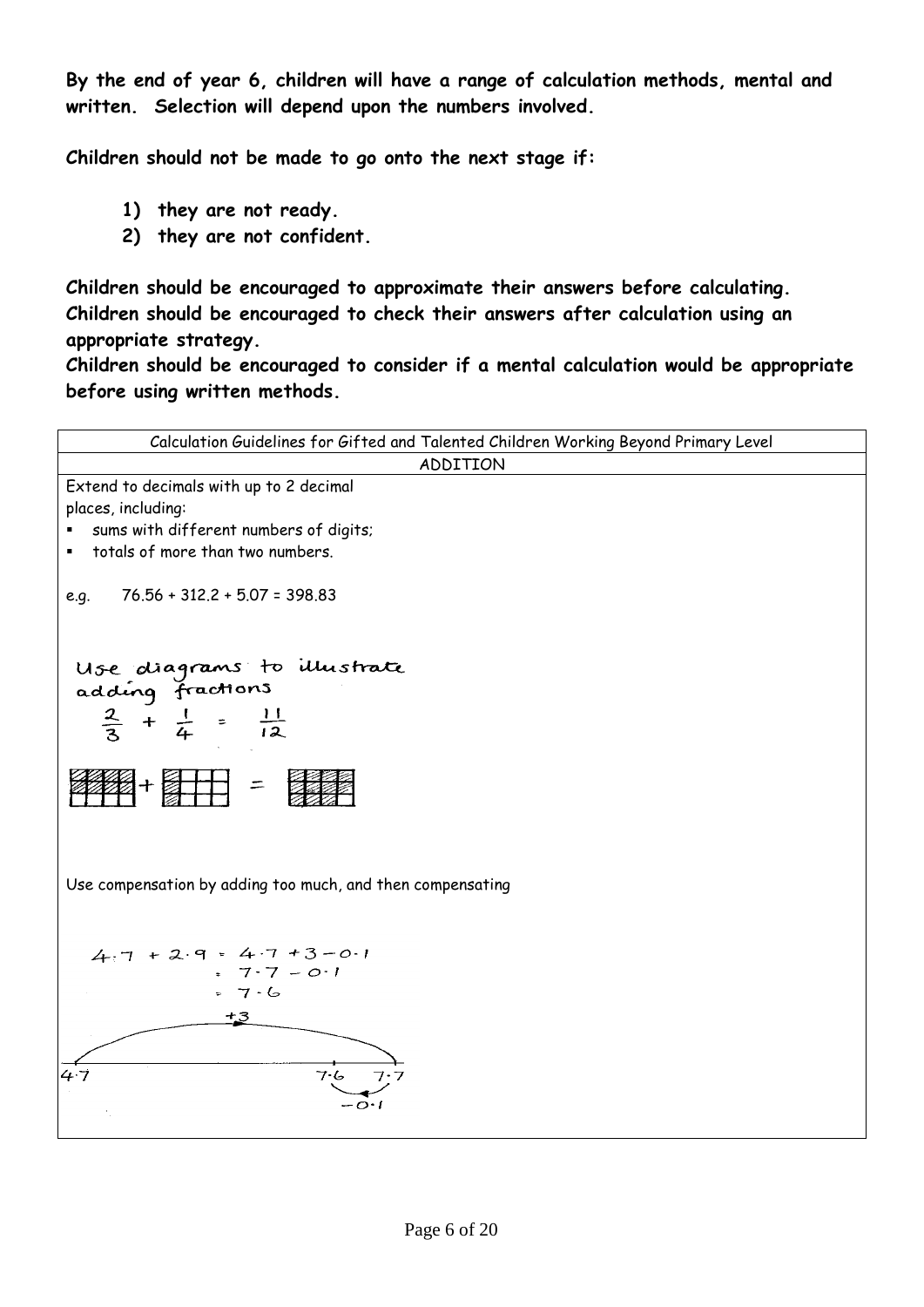#### **SUBTRACTION**

### **YR and Y1**

Children are encouraged to develop a mental picture of the number system in their heads to use for calculation. They develop ways of recording calculations using pictures etc.



They use numberlines and practical resources to support calculation. Teachers demonstrate the use of the numberline and remind the children that subtraction involves taking one number from another.

 $6 - 3 = 3$ 



Children then begin to use numbered lines to support their own calculations - using a numbered line to count back in ones.

 $13 - 5 = 8$ 

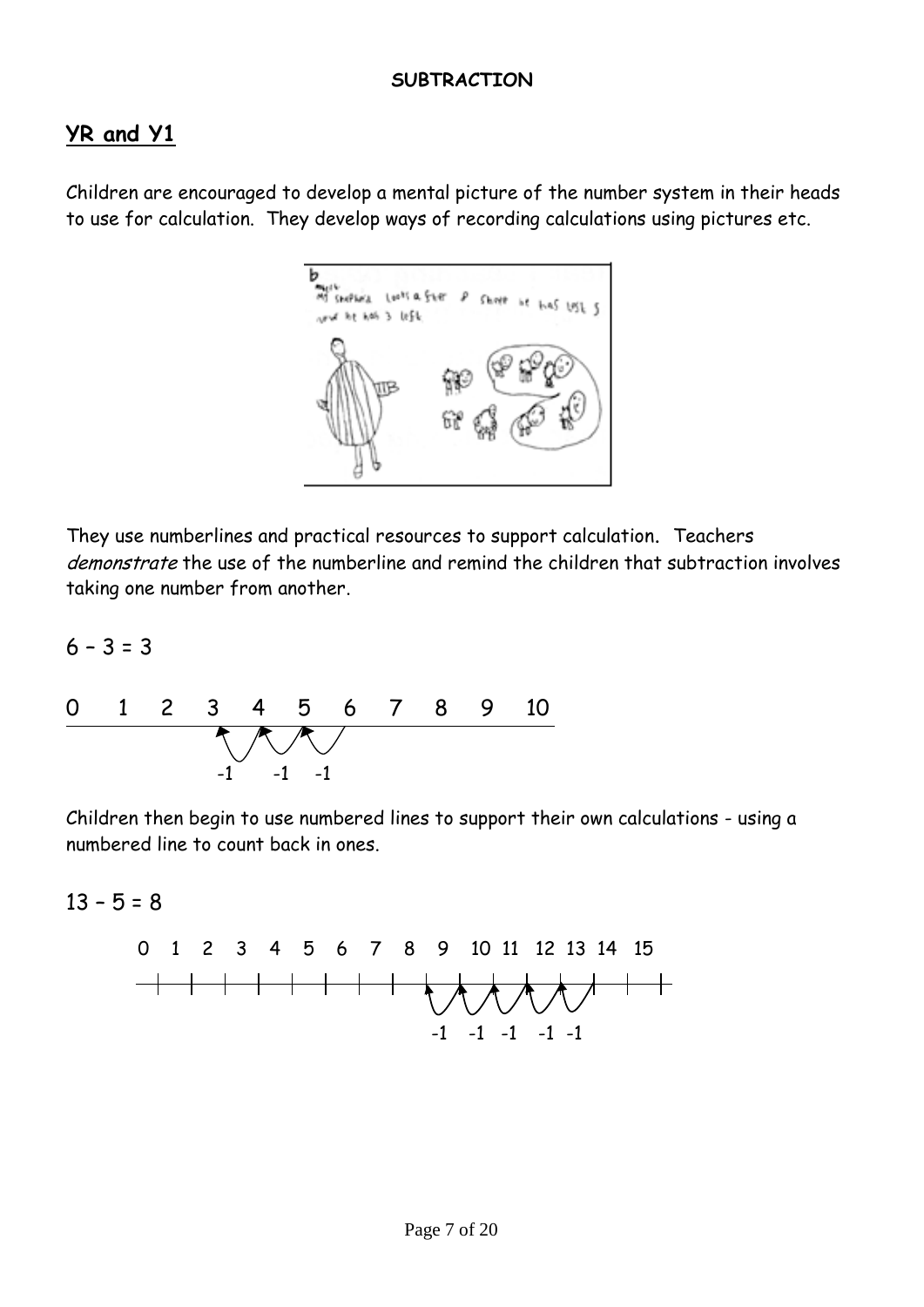# **Y2**

Children will begin to use partitioning and 100 grids to support calculations.

#### **Counting back**

 $\checkmark$  First counting back in tens and ones.

Children will explore how moving across or down on a 100 grid changes a number

 $\checkmark$  They begin to partition the second number to subtract one from the other. The children must be aware that in subtraction one number remains whole while the other is partitioned to be subtracted.

64-36= 64-30=34 34-6=28

## **Y3**

#### **Partitioning and decomposition**

Initially, the children will be taught using examples that do not need the children to include decompostion.

This process should be demonstrated using arrow cards or place value counters to show the partitioning and base 10 materials to show the decomposition of the number.

This method can be demonstrated by the teacher as means of introduction

| 89   | $\equiv$ | 80 and 9 |  |
|------|----------|----------|--|
| - 57 |          | 50 and 7 |  |
| 32.  | $\equiv$ | 30 and 2 |  |

Children would write

$$
\begin{array}{r} 89 \\ -57 \\ \hline 32 \end{array}
$$

To introduce decomposition, this will be used as a demonstration method by the teacher

Step 1 70 and 1 - 40 and 6 The calculation should be read as e.g. take 6 from 1.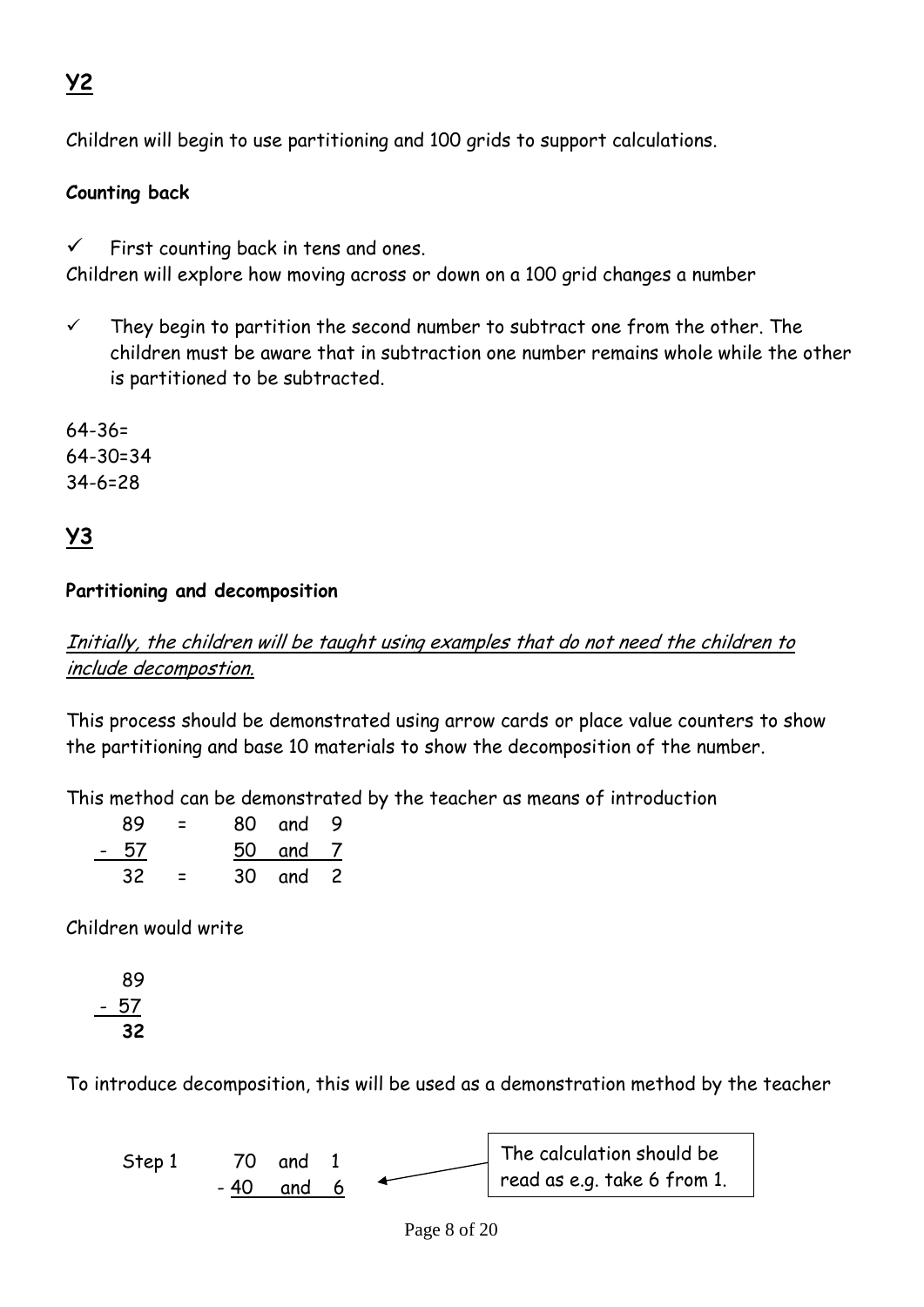Step 2 60 and 11 - 40 and 6 25 = 20 and 5

This would be recorded by the teacher as

$$
\begin{array}{r} 60 \\
76 + 11 \\
-40 + 6 \\
20 + 5 = 25\n\end{array}
$$

Children should know that units line up under units, tens under tens, and so on.

#### **Y4**

#### **Partitioning and decomposition**

In Year 4 children move on to subtracting TU from HTU, the partitioning method can be demonstrated if required.

|        | 754<br>86 |     |                    |                     |     |                           |
|--------|-----------|-----|--------------------|---------------------|-----|---------------------------|
| Step 1 |           | 700 | $+ 50 + 4$<br>80   |                     | + 6 |                           |
| Step 2 |           | 700 | + 40<br>80         | $+ 14$<br>$\ddot{}$ | - 6 | (adjust from $T$ to U)    |
| Step 3 |           | 600 | $+ 140 + 14$<br>80 | $\ddot{}$           | 6   | (adjust from $H$ to $T$ ) |
|        |           | 600 | 60                 | $\ddot{}$           | 8   | 668                       |

This would be recorded by the children as decomposition

 614 1 754 **//** - 86 668 Children should:  $\checkmark$  be able to subtract numbers with different numbers of digits;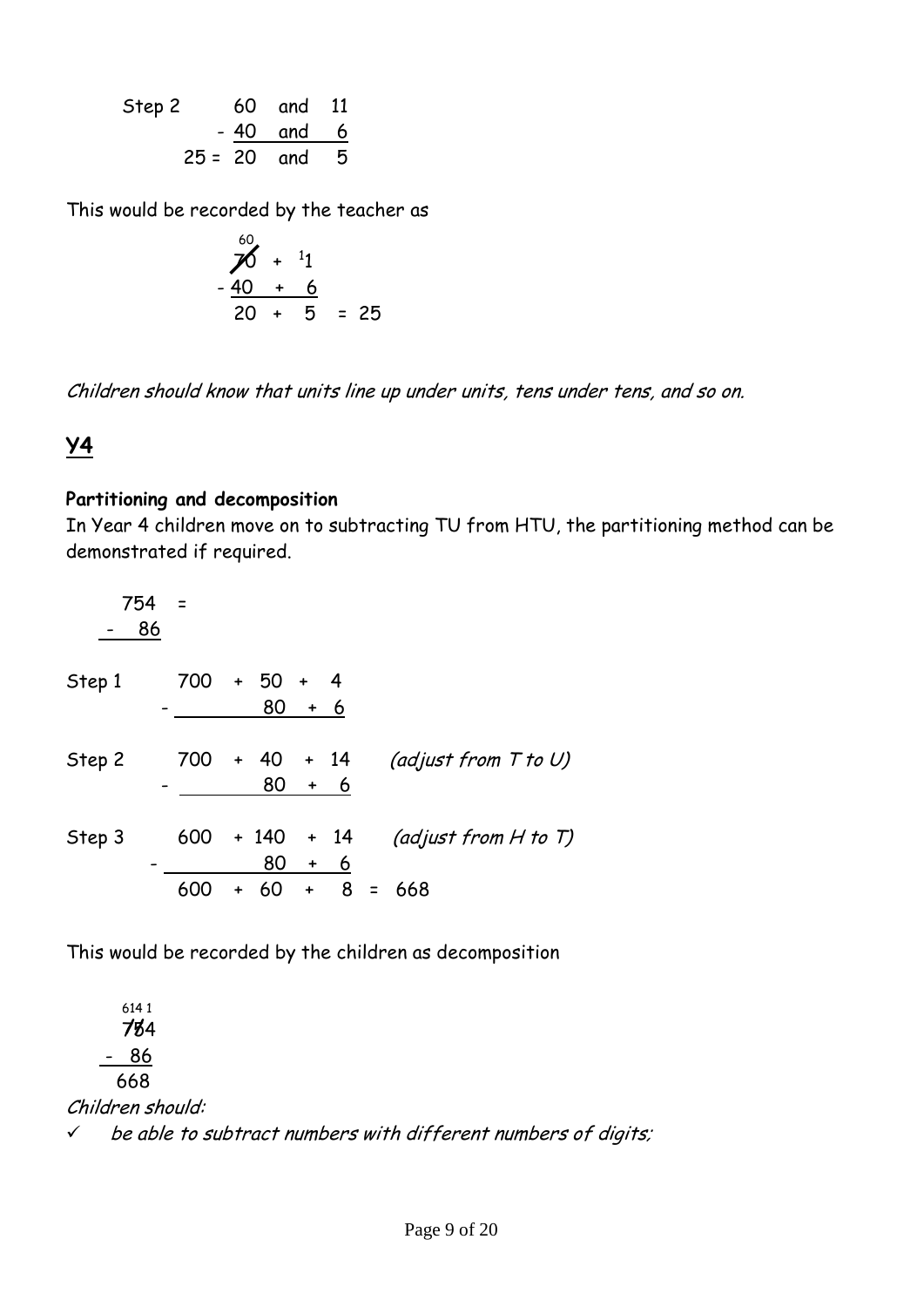- $\checkmark$  using this method, children should also begin to find the difference between two three-digit sums of money, with or without 'adjustment' from the pence to the pounds;
- $\times$  know that decimal points should line up under each other.

For example:

$$
\begin{array}{r}\n 71 \\
 8.85 \\
 -4.38\n\end{array}
$$

Alternatively, children can set the amounts to whole numbers, i.e. 895 – 438 and convert to pounds after the calculation.

## **Y5**

#### **Decomposition**

The children will also be introduced to what they should do when a 0 appears in the number

#### Children should:

- $\checkmark$  be able to subtract numbers with different numbers of digits;
- $\checkmark$  begin to find the difference between two decimal fractions with up to three digits and the same number of decimal places;
- $\checkmark$  know that decimal points should line up under each other.

## **Y6**

#### **Decomposition**

| 5 1 3 1 | 6467 |
|---------|------|
| $-2684$ |      |
|         | 3783 |

#### Children should:

 $\checkmark$  be able to subtract numbers with different numbers of digits;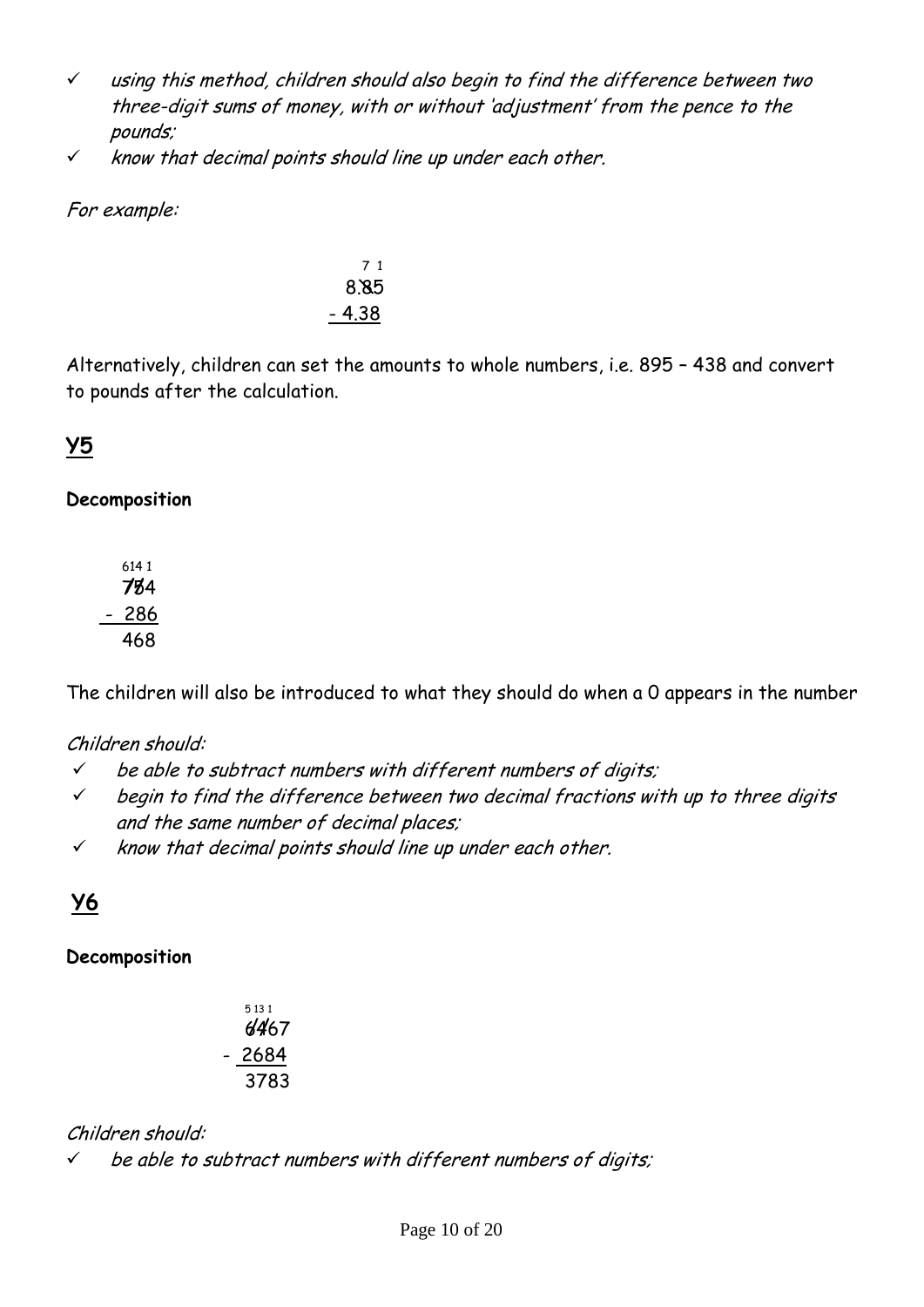- $\checkmark$  be able to subtract two or more decimal fractions with up to three digits and either one or two decimal places;
- $\checkmark$  know that decimal points should line up under each other.

**+ - + - + - + - + - + - +**

**By the end of year 6, children will have a range of calculation methods, mental and written. Selection will depend upon the numbers involved.**

**Children should not be made to go onto the next stage if:**

- **3) they are not ready.**
- **4) they are not confident.**

**Children should be encouraged to approximate their answers before calculating. Children should be encouraged to check their answers after calculation using an appropriate strategy.**

**Children should be encouraged to consider if a mental calculation would be appropriate before using written methods.**

|                                                                                                                                                                                    | Calculation Guidelines for Gifted and Talented Children Working Beyond Primary Level                                                                                                    |
|------------------------------------------------------------------------------------------------------------------------------------------------------------------------------------|-----------------------------------------------------------------------------------------------------------------------------------------------------------------------------------------|
|                                                                                                                                                                                    | SUBTRACTION                                                                                                                                                                             |
| Mental methods                                                                                                                                                                     |                                                                                                                                                                                         |
| Use compensation by subtracting too much, and then compensating                                                                                                                    |                                                                                                                                                                                         |
| $530 - 276 = 530 - 300 + 24$<br>$= 230 + 24$<br>230<br>$-254$                                                                                                                      | 24<br>530<br>254<br>- 300                                                                                                                                                               |
| Use jottings such as an empty number line to support or explain methods for adding mentally.                                                                                       |                                                                                                                                                                                         |
| Pencil and paper procedures (Written methods)<br>complicated fractions                                                                                                             | Subtract more                                                                                                                                                                           |
| For Example:                                                                                                                                                                       |                                                                                                                                                                                         |
| Extend to decimals with up to<br>places, including:<br>differences with<br>digits<br>totals of more than two<br>Complementary addition<br>$764 - 78 - 56 - 4 = 708 - 38$<br>$+700$ | 2 decimal<br>Know that fractions can<br>be added/subtracted if<br>different num<br>they have the same<br>denominator.<br>numbers.<br>$\frac{5}{6} - \frac{3}{4}$<br>$\frac{10-9}{12}$ = |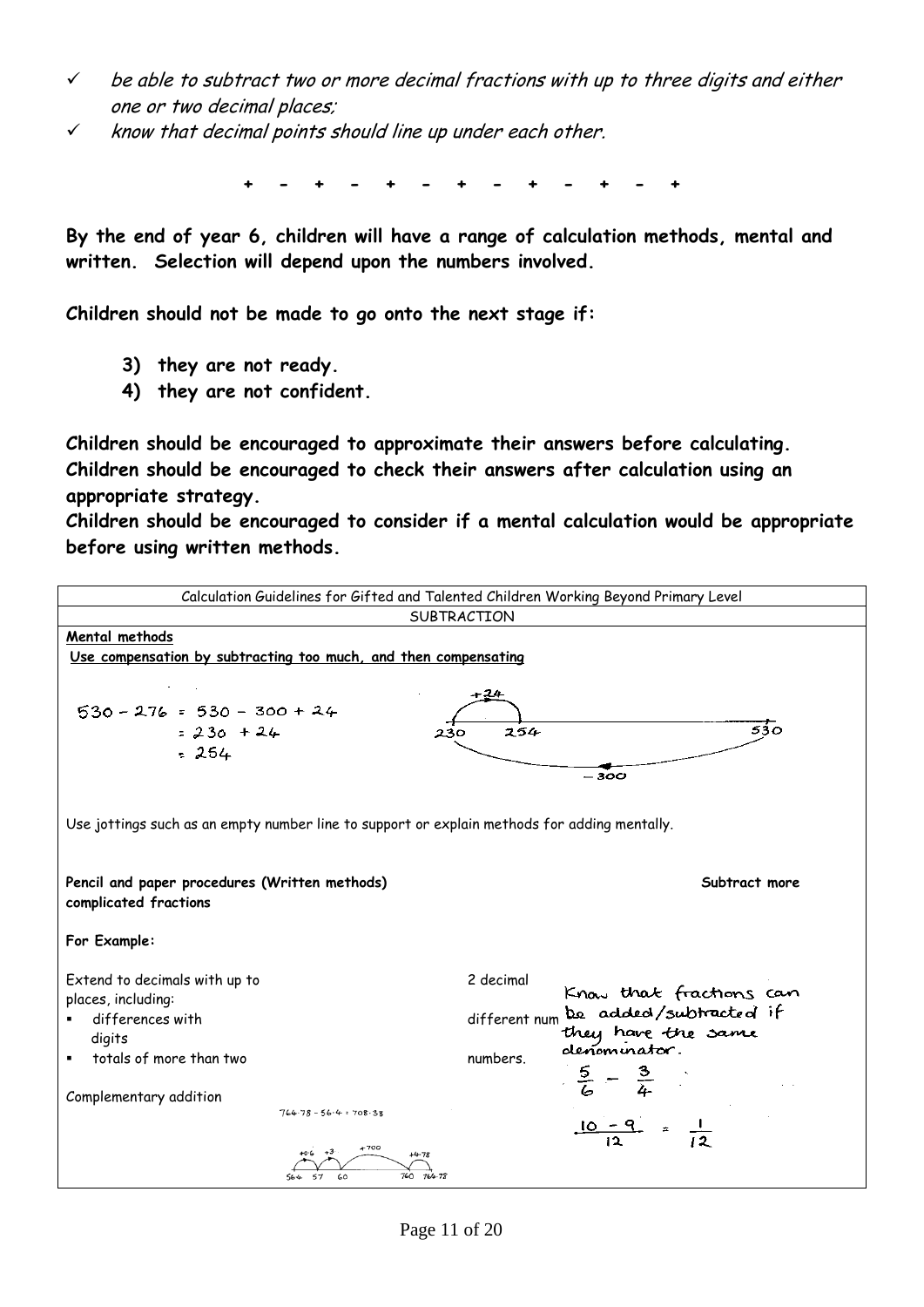#### **MULTIPLICATION**

#### THE FOLLOWING ARE STANDARDS THAT WE EXPECT THE MAJORITY OF CHILDREN TO ACHIEVE.

### **YR and Y1**

Children will experience equal groups of objects and will count in 2s and 10s and begin to count in 5s. They will work on practical problem solving activities involving equal sets or groups.



Children should be using and recording the concept of doubling

# **Y2**

Children will develop their understanding of multiplication and use jottings to support calculation:

#### **Repeated addition**

 $3 \text{ times } 5 \text{ is } 5 + 5 + 5 = 15 \text{ or } 3 \text{ lots of } 5 \text{ or } 5 \times 3$ 

Repeated addition can be shown easily on a number line:

 $5 \times 3 = 5 + 5 + 5$ 

#### **Arrays**

Children should be beginning to model a multiplication calculation using an array. This knowledge will support with the understanding of adding groups.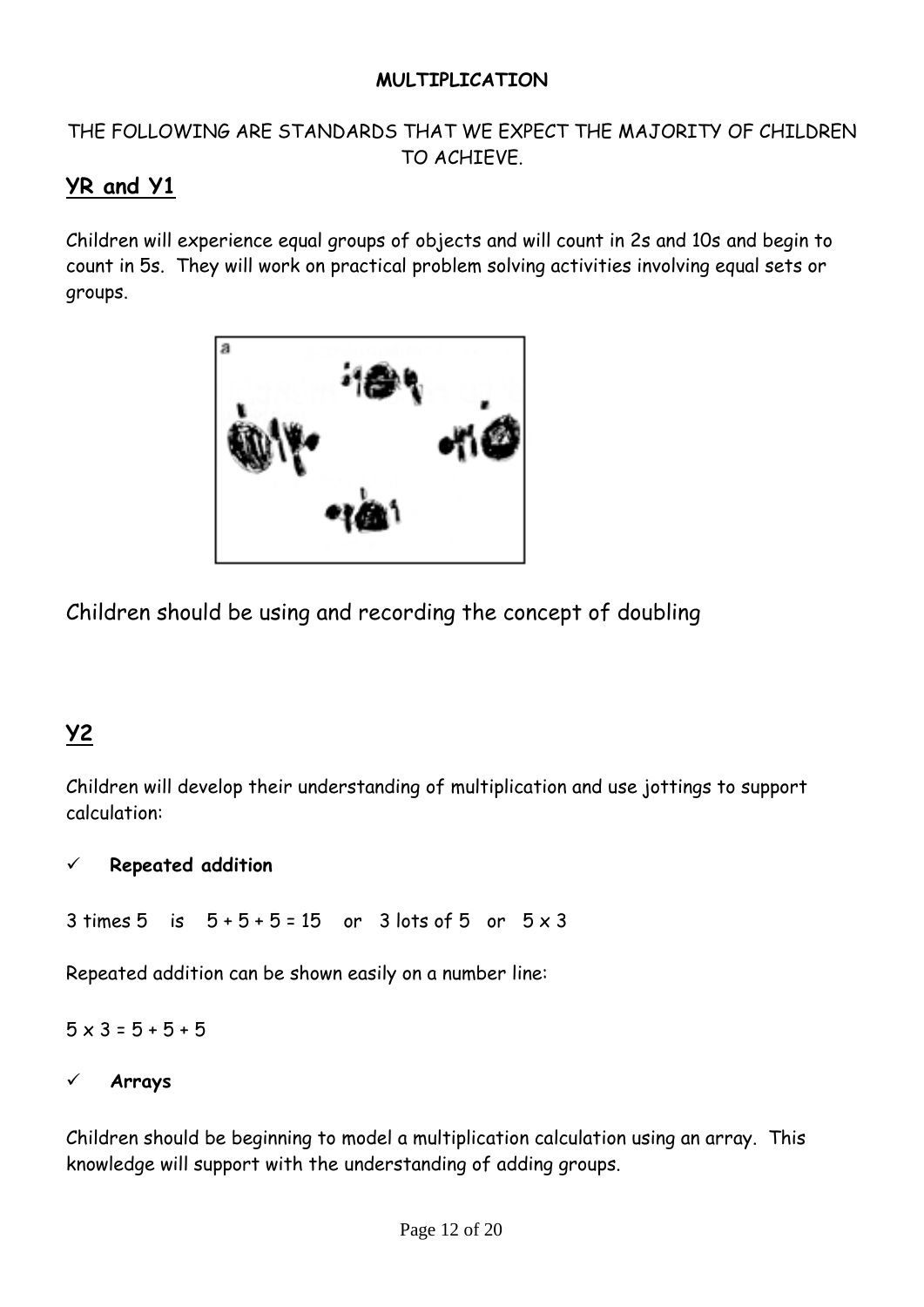$\begin{array}{ccc} \circ & \circ & \circ & \circ & \circ \end{array}$  $\bigcirc$   $\bigcirc$   $\bigcirc$   $\bigcirc$   $\bigcirc$   $3 \times 5 = 15$  $\begin{array}{ccc} \circ & \circ & \circ & \circ & \circ \end{array}$  $5 \times 3 = 15$ 

## **Y3**

Children will continue to use:

#### **Repeated addition**

4 times 6 is  $6 + 6 + 6 + 6 = 24$  or 4 lots of 6 or  $6 \times 4$ 

**Arrays**

Children should be able to model a multiplication calculation using an array. This knowledge will support with the understanding of the law of commutability.



#### **Column Partitioning**

Children will begin to complete multiplications by partitioning.

#### **23x4=92**

20x4=80 3x4=12 80+12= 92

They will then begin to record this in a column style.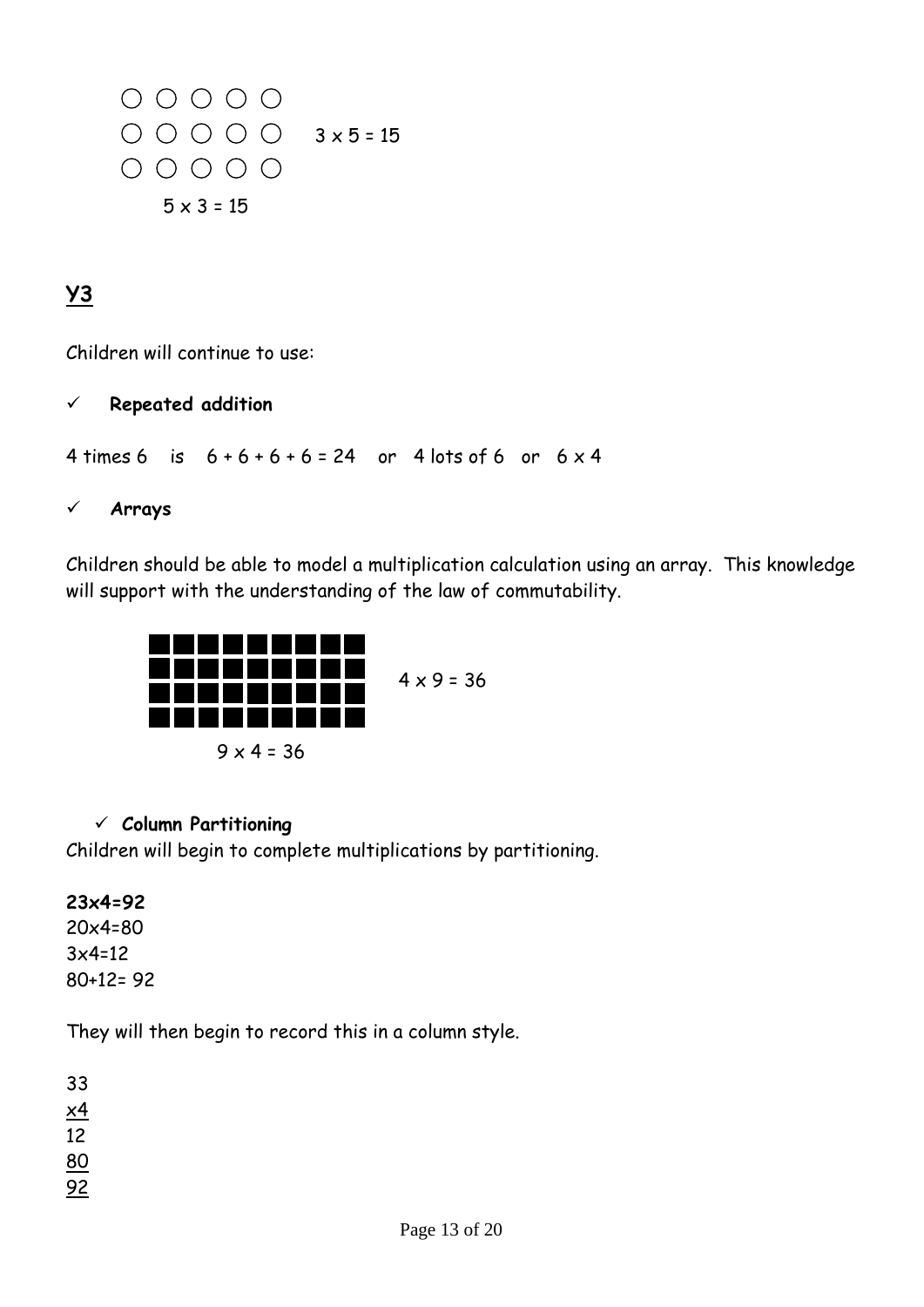**Using symbols to stand for unknown numbers to complete equations using inverse operations**

 $\Box$  x 5 = 20  $3 \times \triangle = 18$   $\Box$  x O = 32

### **Y4**

Children will continue to use the long column method to solve TUxU and begin to extend this to HTUxU and TUxTU

| 234           | 32  |
|---------------|-----|
| 6<br>$\times$ | x15 |
| 24            | 10  |
| 180           | 150 |
| 1200          | 20  |
| 1404          | 300 |
|               | 480 |

### **Y5**

The children will continue to use long multiplication to solve a range of multiplications. They will begin to use the compact version of the multiplication methods.

| 234  | 32  |
|------|-----|
| x 6  | x15 |
| 1404 | 480 |

### **Y6**

#### **HTU x TU**

(Long multiplication – multiplication by more than a single digit)

| 472   |
|-------|
| x23   |
| 6     |
| 210   |
| 1200  |
| 40    |
| 1400  |
| 8000  |
| 10856 |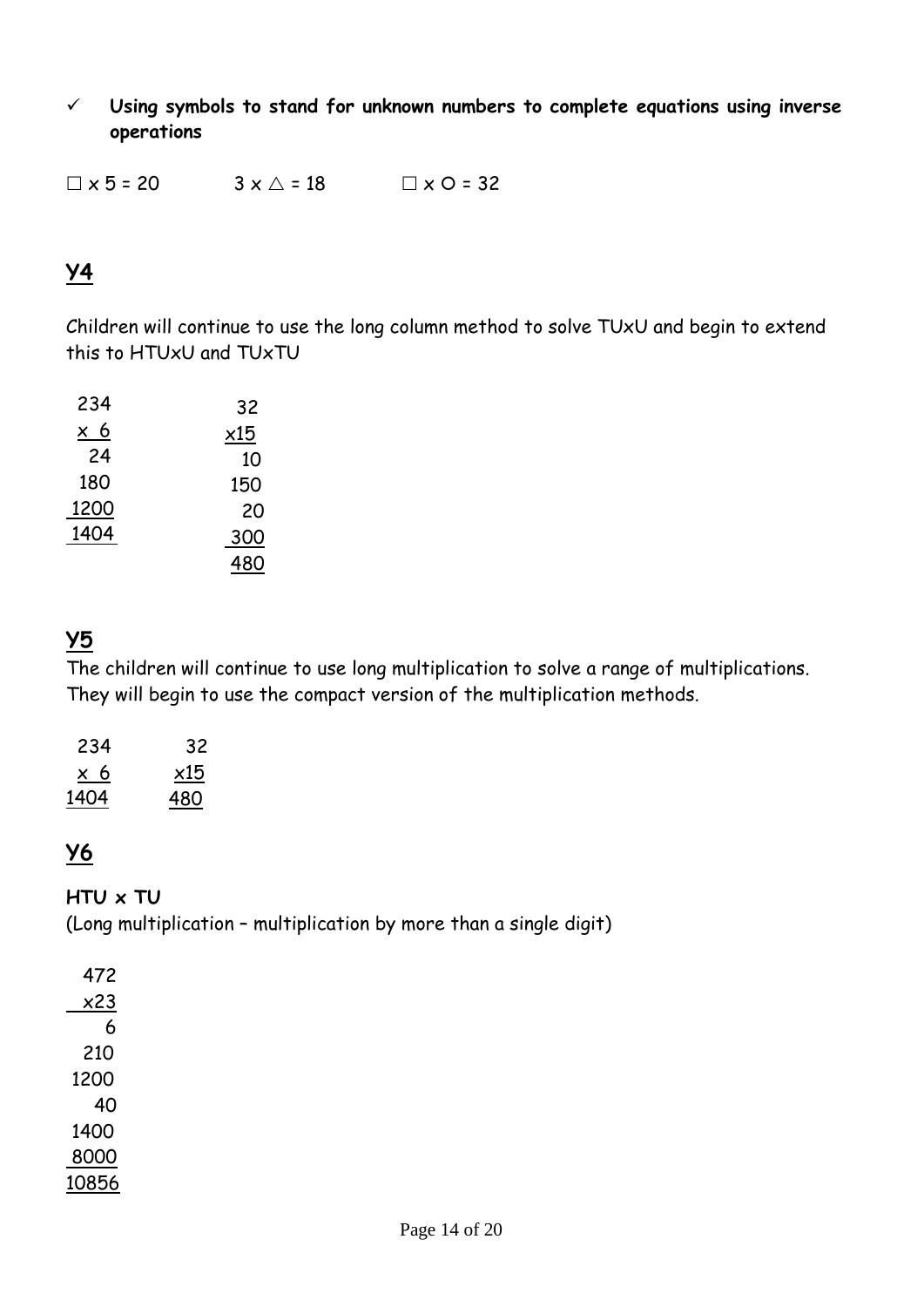Using similar methods, they will be able to multiply decimals with up to two decimal places by a single digit number and then two digit numbers, approximating first. They should know that the decimal points line up under each other.

For example:

 $4.92 \times 3$ 

Children will approximate first 4.92  $\times$  3 is approximately  $5 \times 3 = 15$ 

4.92

 $\times$  3

0.06

2.70

12.00

| <u>14.76</u>                                                                                  |
|-----------------------------------------------------------------------------------------------|
| Calculation Guidelines for Gifted and Talented Children Working Beyond Primary Level          |
| ADDITION                                                                                      |
| Extend to decimals with up to 2 decimal                                                       |
| places, including:                                                                            |
| sums with different numbers of digits;                                                        |
| totals of more than two numbers.<br>٠                                                         |
|                                                                                               |
| 76.56 + 312.2 + 5.07 = 398.83<br>e.g.                                                         |
|                                                                                               |
|                                                                                               |
| Use diagrams to illustrate<br>adding fractions<br>$\frac{2}{3} + \frac{1}{4} = \frac{11}{12}$ |
|                                                                                               |
|                                                                                               |
|                                                                                               |
|                                                                                               |
| ■+ 计 =                                                                                        |
|                                                                                               |
|                                                                                               |
|                                                                                               |
| Use compensation by adding too much, and then compensating                                    |
|                                                                                               |
|                                                                                               |
| $4.7 + 2.9 = 4.7 + 3 - 0.1$                                                                   |
| $7.7 - 0.1$                                                                                   |
| 7.6                                                                                           |
| $+3$                                                                                          |
|                                                                                               |
|                                                                                               |
| 4.7<br>7.6                                                                                    |
|                                                                                               |
|                                                                                               |
|                                                                                               |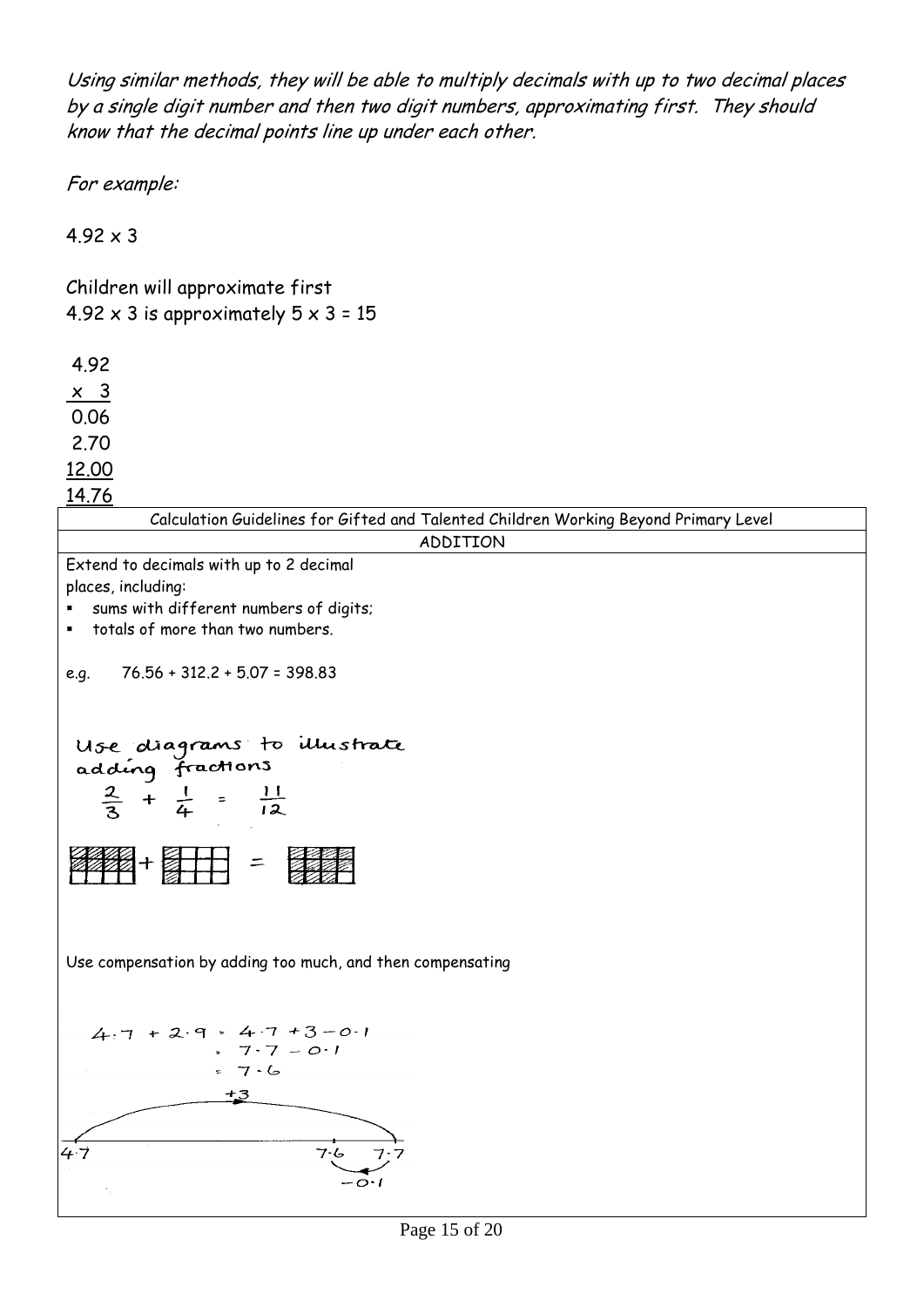### **Division**

### **YR and Y1**

Children will understand equal groups and share items out in play and problem solving. They will count in 2s and 10s and later in 5s.



Children will be encouraged to share and half in a range of situations and begin to record some of their practical activities in pictorial forms

### **Y2**

Children will develop their understanding of division and use jottings to support calculation

#### **Sharing equally**

6 sweets shared between 2 people, how many do they each get?



#### **Grouping or repeated subtraction**

There are 6 sweets, how many people can have 2 sweets each?

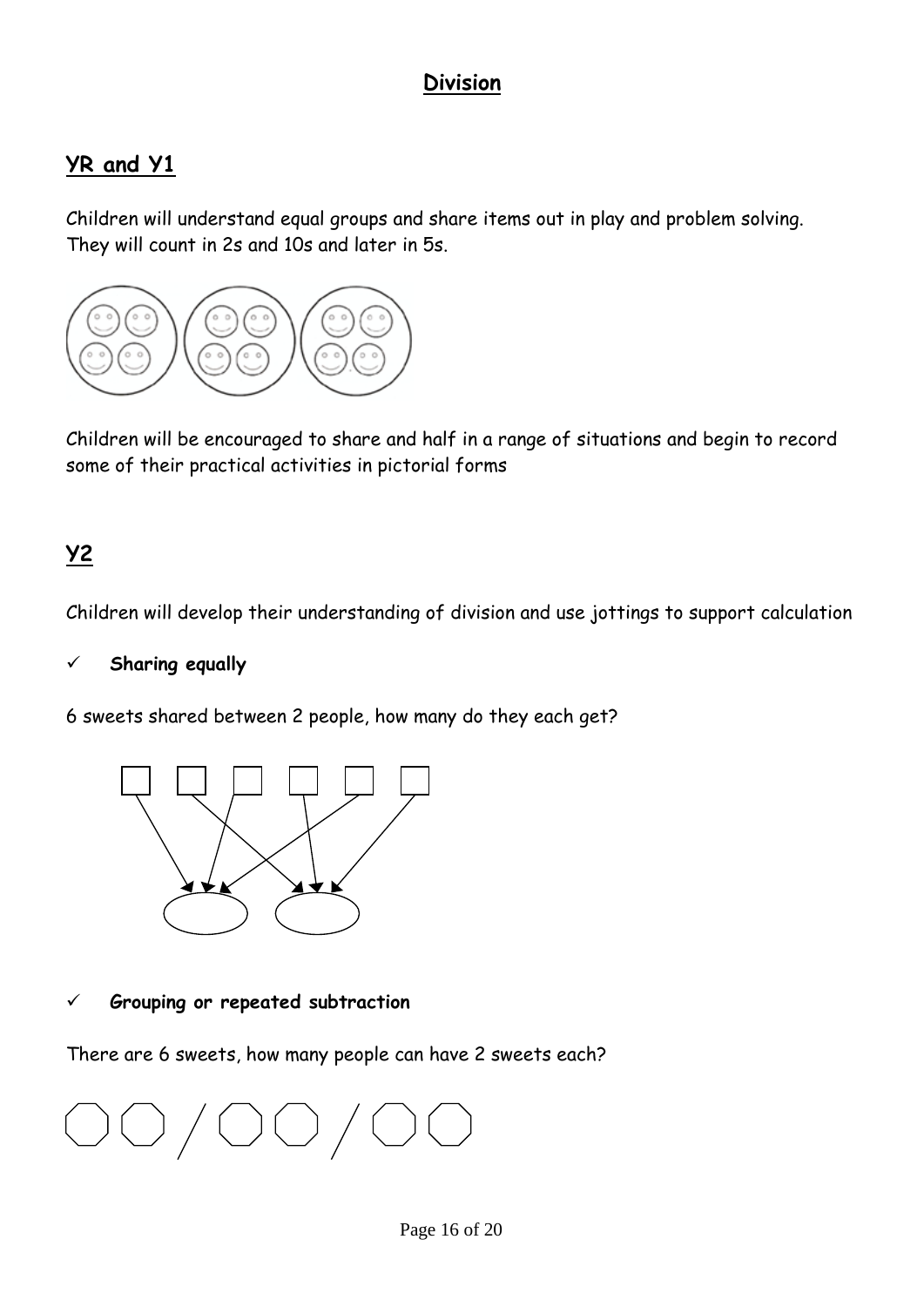**Using symbols to stand for unknown numbers to complete equations using inverse operations**

 $\square \div 2 = 4$  20  $\div \triangle = 4$   $\square \div \triangle = 4$ 

# **Y3**

Ensure that in Y3 grouping in introduced and explored alongside sharing.

Children will continue to use:

#### **Grouping and using multiples**

Children will use a sharing/grouping method to complete divisions. Either drawing dots or writing out the multiples



Children should also move onto calculations involving remainders.

18÷5= 3r3  $000$ 

**Using symbols to stand for unknown numbers to complete equations using inverse operations**

 $26 \div 2 = \Box$   $24 \div \triangle = 12$   $\Box \div 10 = 8$ 

## **Y4**

Children will develop their use of multiples to be able to subtract multiples of the divisor. Initially, these should be multiples of 10s, 5s, 2s and 1s – numbers with which the children are more familiar.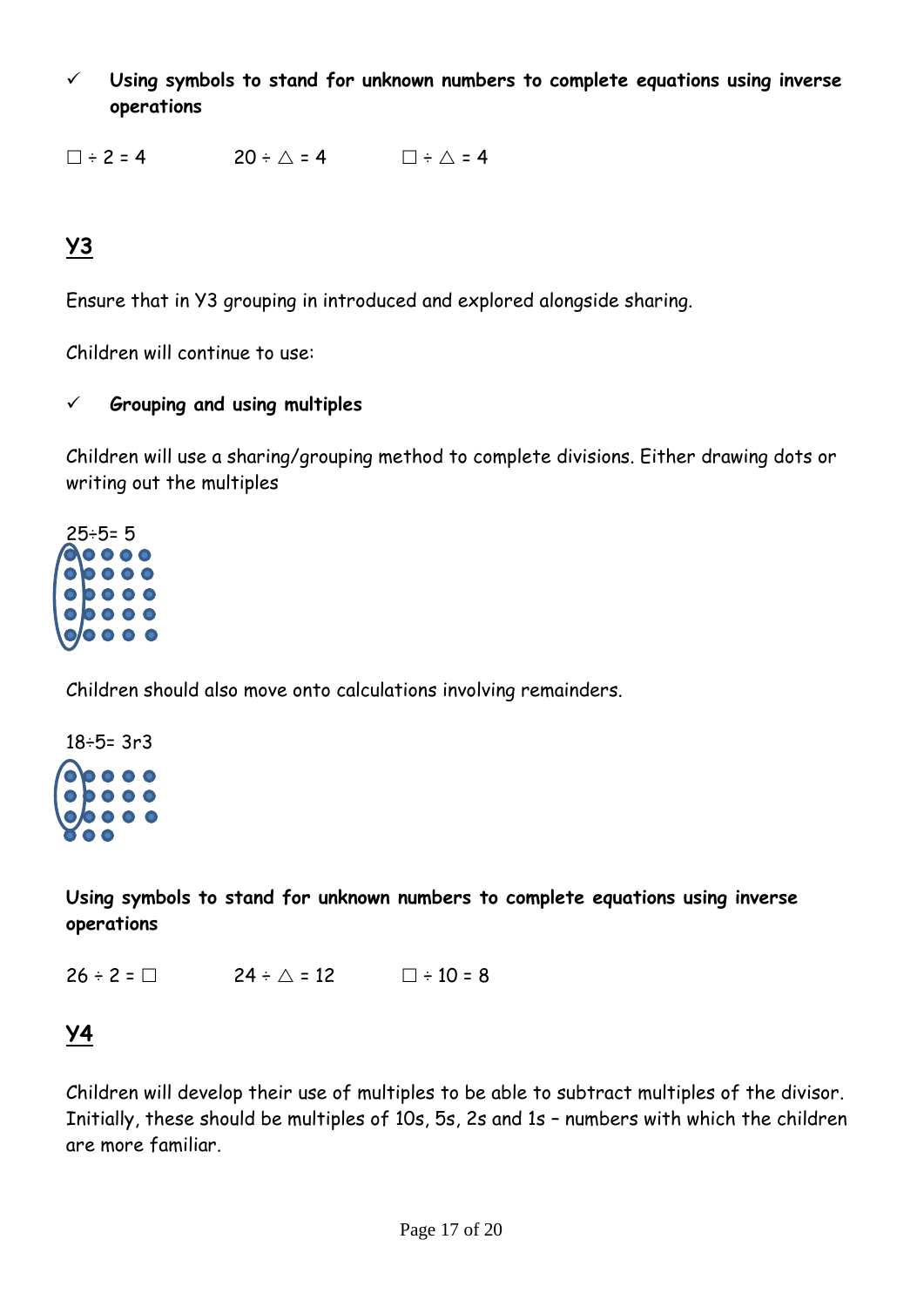#### **Short Division**

Children will discuss the idea of digit speak and discuss the values of numbers. They will then begin to use the short form of division.

| $72 \div 5=$ | The children should think |
|--------------|---------------------------|
|              | how many 5s in the 7 then |
| $5 7^2$      | any remainder is recorded |
| 14r2         | next to the next number   |

Any remainders should be shown as integers, i.e. 14 remainder 2 or 14 r 2.

Children need to be able to decide what to do after division and round up or down accordingly. They should make sensible decisions about rounding up or down after division. For example  $62 \div 8$  is 7 remainder 6, but whether the answer should be rounded up to 8 or rounded down to 7 depends on the context.

e.g. I have 62p. Sweets are 8p each. How many can I buy? Answer: 7 (the remaining 6p is not enough to buy another sweet)

Apples are packed into boxes of 8. There are 62 apples. How many boxes are needed? Answer: 8 (the remaining 6 apples still need to be placed into a box)

### **Y5**

Children will continue to use written methods to solve short division  $TU + U$ .

```
Short division HTU ÷ TU
724÷52= 13r 48
52<mark>172204</mark>
 1 3r 48 
Short division TU.t÷U
2.3÷4= 0.56
```
42.2330 0. 5 6

Any remainders should begin to be shown as decimals.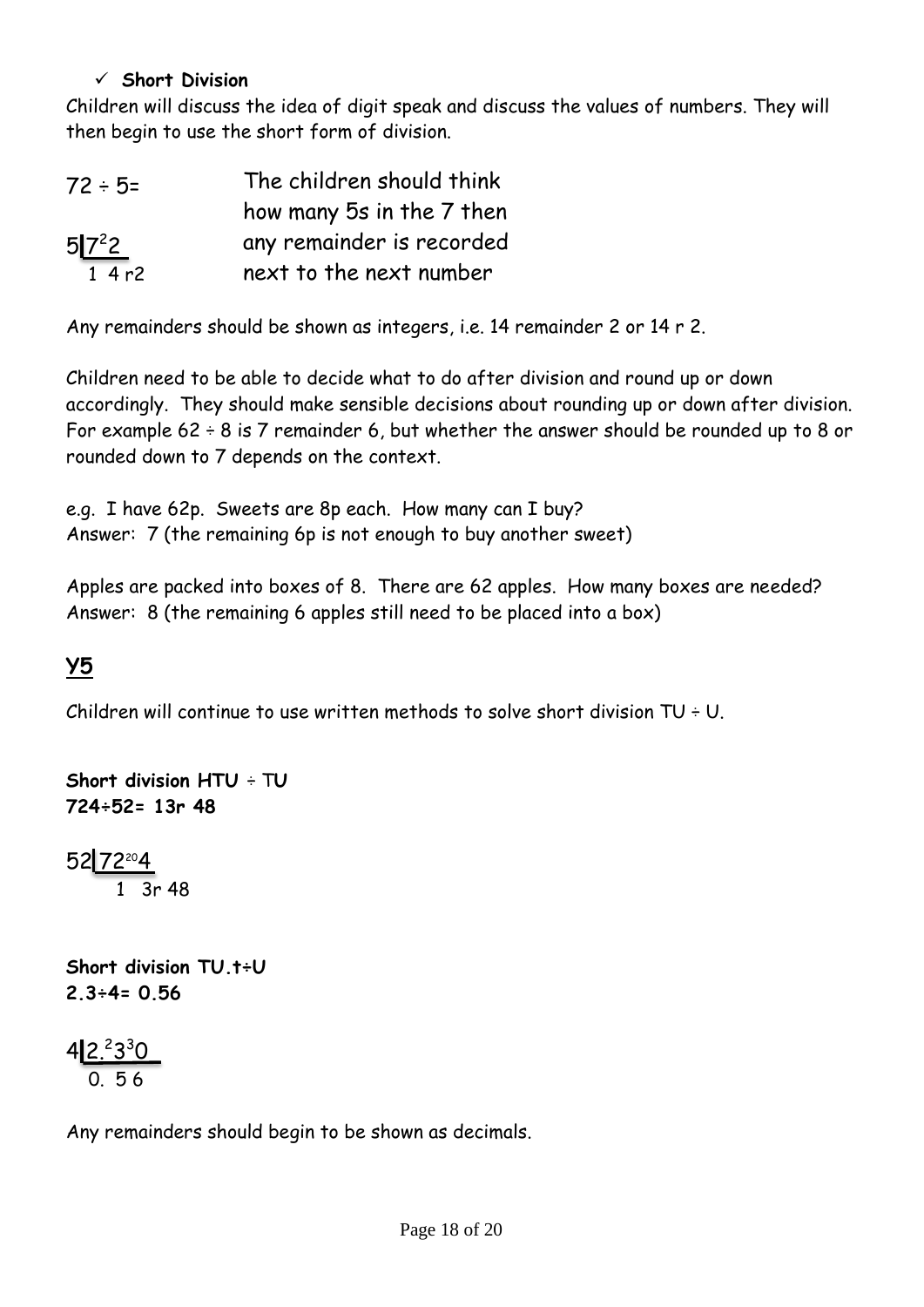Children need to be able to decide what to do after division and round up or down accordingly. They should make sensible decisions about rounding up or down after division. For example  $240 \div 52$  is 4 remainder 32, but whether the answer should be rounded up to 5 or rounded down to 4 depends on the context.

### **Y6**

Children will continue to use written methods to solve short division  $TU + U$  and  $HTU + U$ .

**Long division HTU** ÷ **TU 264÷22**

22 26<sup>4</sup>4  **1 2**

Any remainders should be shown as fractions as well as decimals, i.e. if the children were dividing 32 by 10, the answer should be shown as 3  $^{2}/_{10}\,$  which could then be written as 3  $\frac{1}{5}$  in it's lowest terms.

Extend to decimals with up to two decimal places. Children should know that decimal points line up under each other.

+ - + - + - + - + - + - +

**By the end of year 6, children will have a range of calculation methods, mental and written. Selection will depend upon the numbers involved.**

**Children should not be made to go onto the next stage if:**

- **5) they are not ready.**
- **6) they are not confident.**

**Children should be encouraged to approximate their answers before calculating. Children should be encouraged to check their answers after calculation using an appropriate strategy.**

**Children should be encouraged to consider if a mental calculation would be appropriate before using written methods.**

| Calculation Guidelines for Gifted and Talented Children Working Beyond Primary Level |
|--------------------------------------------------------------------------------------|
| ADDITION                                                                             |
| Extend to decimals with up to 2 decimal                                              |
| places, including:                                                                   |
| sums with different numbers of digits;<br>$\mathbf{H}^{\text{max}}$                  |
| • totals of more than two numbers.                                                   |
|                                                                                      |